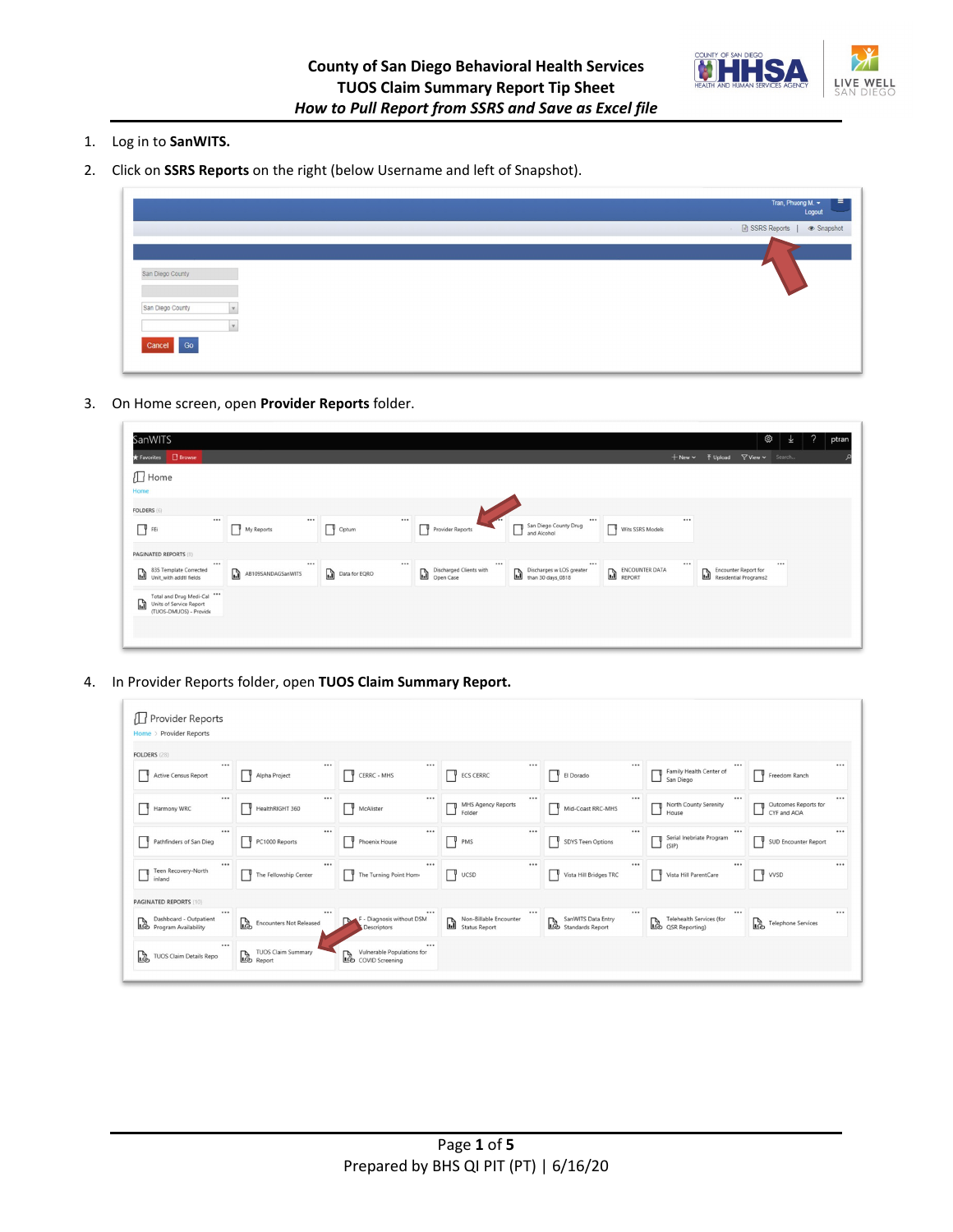

5. Wait for screen to load and a prompt bar will display.

| Home > Provider Reports > TUOS Claim Summary Report       |                                                        |                                                                      |             |
|-----------------------------------------------------------|--------------------------------------------------------|----------------------------------------------------------------------|-------------|
| Service Date From:<br><b>UII</b> <sup>1</sup>             | To:<br><b>Service</b>                                  |                                                                      | View Report |
| Contract #                                                | Agency                                                 | Facility                                                             |             |
| Program Enrollment  *Recovery Non-Residential,*Recovery F | Service Name ** ODS Clinical Group-valid beginning 7 M | Payor County Billable, DMC Billable, Residentia<br>Perinatal Yes, No |             |

6. Type in **Service Date From** and **To** or click on the Calendar button to choose the date.

| Home > Provider Reports > TUOS Claim Summary Report       |                                                                                                                                            |             |
|-----------------------------------------------------------|--------------------------------------------------------------------------------------------------------------------------------------------|-------------|
| Service Date From:<br><b>CELL</b>                         | 茴<br>$T_{\text{est}}$                                                                                                                      | View Report |
| $-1$<br>Contract #                                        |                                                                                                                                            |             |
| Program Enrollment  *Recovery Non-Residential,*Recovery F | Service<br>*** ODS Clinical Group-valid beginning 7 M<br>Mty Billable, DMC Billable, Residentia<br>Perinatal Yes, No<br>Payor <sup>3</sup> |             |
|                                                           |                                                                                                                                            |             |

7. Select a contract from the **Contract #** dropdown. You can also leave this at default **(Select All)** if you do not know the contract number.

| Contract#          |                                                                                          |  |
|--------------------|------------------------------------------------------------------------------------------|--|
| Program Enrollment | $\triangledown$ (Select All)<br>$\overline{\mathcal{L}}$ (Inactive)<br>☑ (Inactive)12345 |  |
|                    | $\boxtimes$ (Inactive)44820<br>☑ (Inactive533642                                         |  |
|                    | $\sqrt{354444}$                                                                          |  |
|                    | $\sqrt{356666}$<br>$\sqrt{44733}$                                                        |  |
|                    |                                                                                          |  |

8. Select an agency from the **Agency** dropdown.

| Agency       |                                    |  |
|--------------|------------------------------------|--|
|              | $\Box$ ODS RES 3.3                 |  |
| Service Name | $\Box$ ODS RES 3.5                 |  |
|              | OTP Courtesy Dosage                |  |
|              | $\Box$ OTP DUAL                    |  |
|              | Recovery Non Residential           |  |
|              | Residential Treatment/recovery (3) |  |
|              | Residential Treatment/recovery (3) |  |
|              |                                    |  |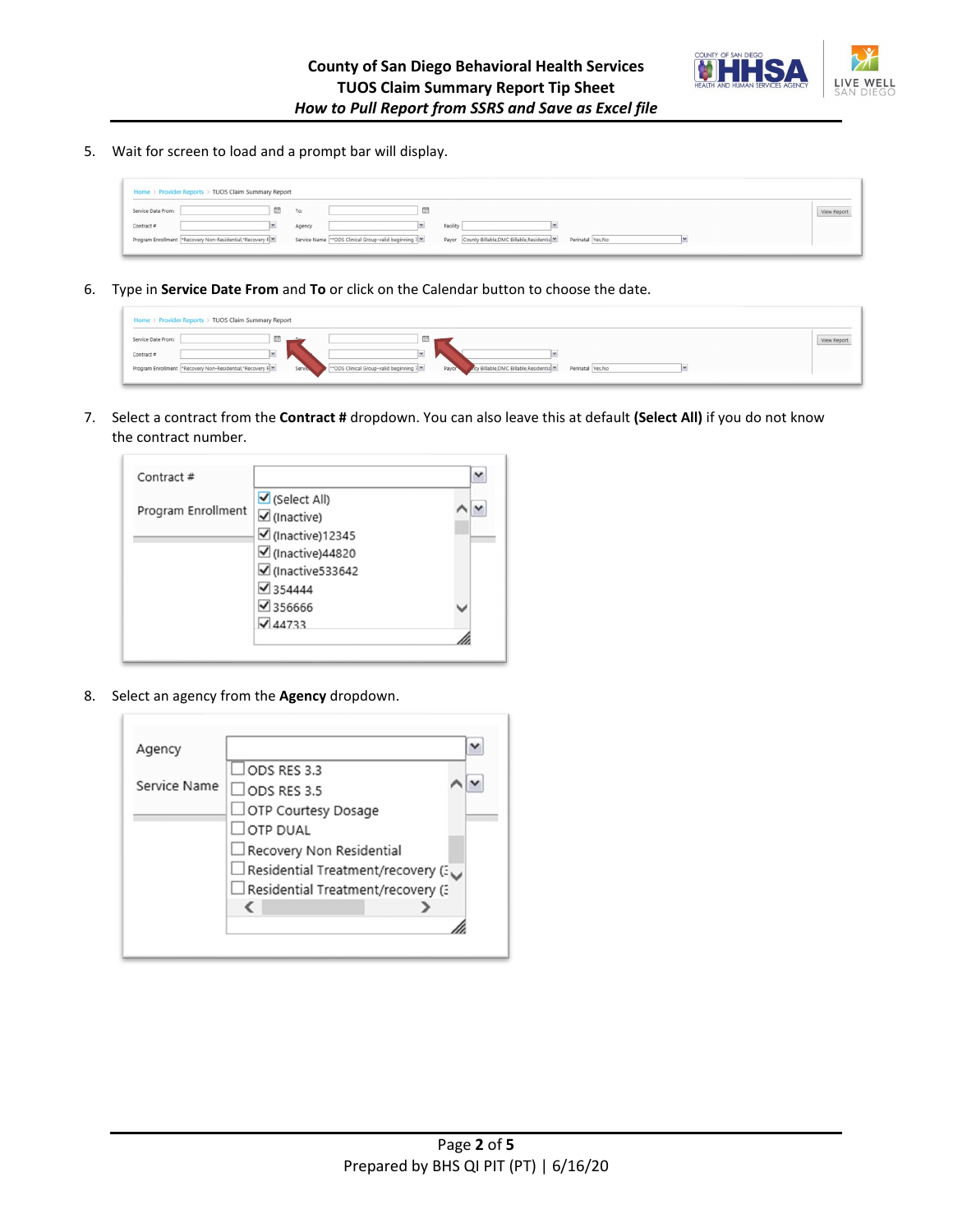

9. Select a facility from **Facility** dropdown.



10. Select a program enrollment (modality) from **Program Enrollment** dropdown. You can also leave this at default **(Select All).**

| <sup>2</sup> rogram<br><b>Enrollment</b> | *Recovery Non-Residential,*Recovery F |
|------------------------------------------|---------------------------------------|
|                                          | $\mathbf{\nabla}$ (Select All)        |
|                                          | ■ *Recovery Non-Residential           |
|                                          | ■ *Recovery Residential               |
|                                          | $\Box$ Aftercare                      |
|                                          | Assessed Not Admitted                 |
|                                          | ■ Delayed Admission                   |
|                                          | ■ Non BHS Contracted Client           |
|                                          |                                       |
|                                          |                                       |
|                                          |                                       |

11. Select a service from **Service Name** dropdown. You can also leave this at default **(Select All)**.

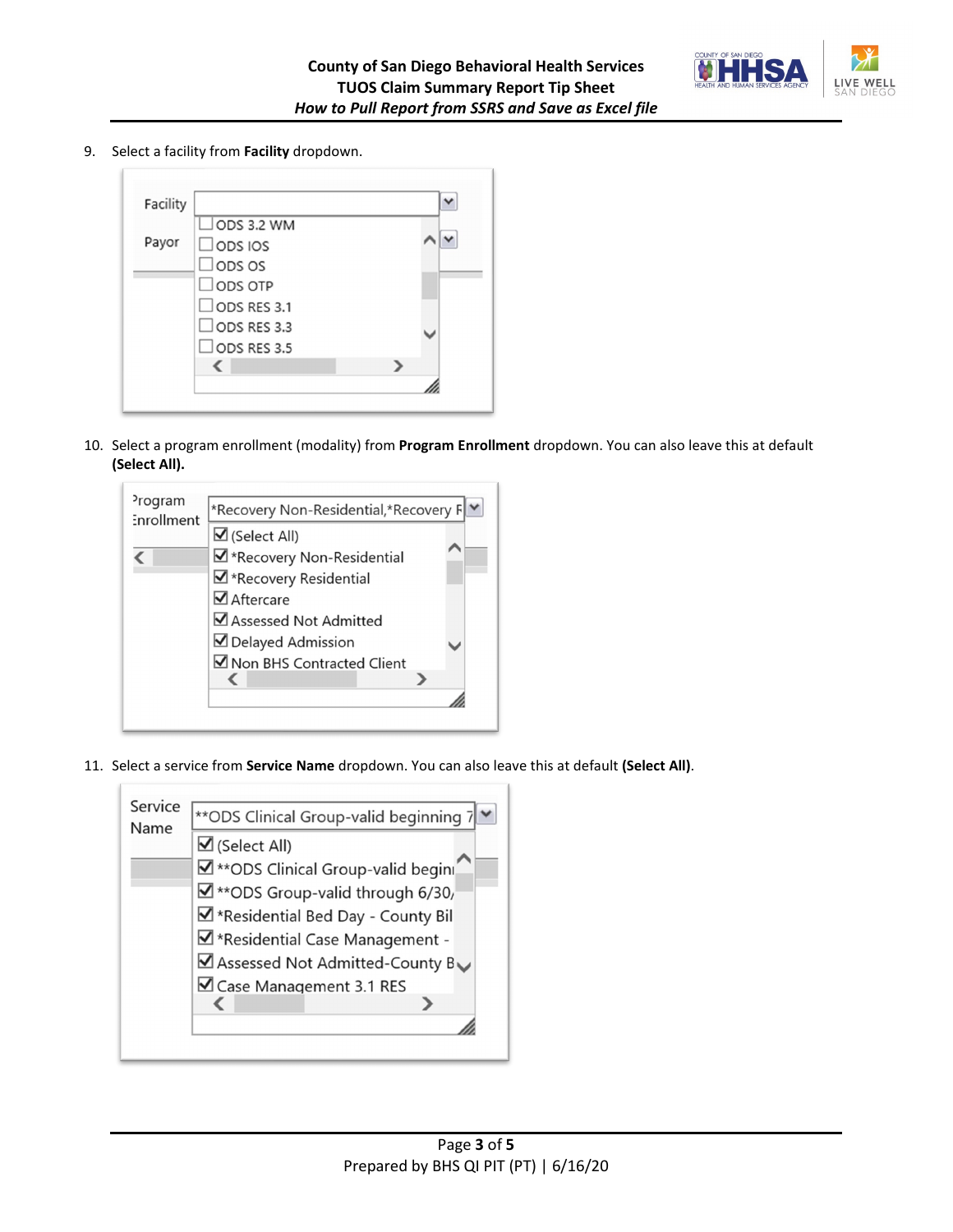

## 12. Select a payor type from **Payor** dropdown. You can also leave this at default **(Select All).**

| Payor | County Billable, DMC Billable, Residentia |  |  |  |  |  |  |
|-------|-------------------------------------------|--|--|--|--|--|--|
|       | $\triangledown$ (Select All)              |  |  |  |  |  |  |
|       | ☑ County Billable                         |  |  |  |  |  |  |
|       | $\nabla$ DMC Billable                     |  |  |  |  |  |  |
|       | Residential Bed Day                       |  |  |  |  |  |  |
|       | Justice Override                          |  |  |  |  |  |  |
|       | ◘ Out of County                           |  |  |  |  |  |  |
|       | $\overline{\mathbf{y}}$ General           |  |  |  |  |  |  |

13. Select "Yes" or "No" from **Perinatal** dropdown.

| Perinatal Yes, No |                                                                     |
|-------------------|---------------------------------------------------------------------|
|                   | $\overline{\mathsf{M}}$ (Select All)<br>$\overline{\mathsf{M}}$ Yes |
|                   | $\overline{\blacksquare}$ No                                        |
|                   |                                                                     |

14. Click on **View Report** and wait for report to load (may take a few minutes).

| Service Date From: 7/1/2019<br>Contract #<br>Program Enrollment Assessed Not Admitted, Nonresidential, M |  |  | 茴<br>(Inactive),(Inactive)12345,(Inactive)4482 | To: | Agency        | 12/31/2019<br>Residential #3 | 量<br>$\check{ }$<br>Service Name ** ODS Group-valid through 6/30/19 D(M) |             | Facility Residential #3<br>$\check{ }$<br>Payor DMC Billable, County Billable, Justice Ov | Perinatal Yes, No |  | × |  | View Report |
|----------------------------------------------------------------------------------------------------------|--|--|------------------------------------------------|-----|---------------|------------------------------|--------------------------------------------------------------------------|-------------|-------------------------------------------------------------------------------------------|-------------------|--|---|--|-------------|
|                                                                                                          |  |  |                                                |     | $100%$ $\vee$ | $B - B$                      |                                                                          | Find   Next | <b>Service Service</b>                                                                    |                   |  |   |  |             |
|                                                                                                          |  |  |                                                |     |               |                              |                                                                          |             | Loading<br>Cancel                                                                         |                   |  |   |  |             |

15. After report fully loads, click on **Save** dropdown on the Menu bar (below the Prompt bar)

| 扁<br>Service Date From:<br>7/1/2019                         | To:                  | 扁<br>12/31/2019                                                                                             |
|-------------------------------------------------------------|----------------------|-------------------------------------------------------------------------------------------------------------|
| (Inactive),(Inactive)12345,(Inactive)4482<br>Contract#      | Agency               | Facility Residential #3<br>Residential #3<br>$\checkmark$                                                   |
| Program Enrollment Assessed Not Admitted, Nonresidential, M |                      | Service Name ** ODS Group-y through 6/30/19 D(V)<br> DMC Billable, County Billable, Justice Ov   V<br>Payor |
| $\odot$<br>$\triangleright$<br>of $1$ ><br>◁<br>$\vert$ 1   | 100%<br>$\checkmark$ | <b>STATISTICS</b><br>₩<br>$\boxplus$<br>Find   Next                                                         |
|                                                             |                      |                                                                                                             |

16. Select save file in **Excel** format.